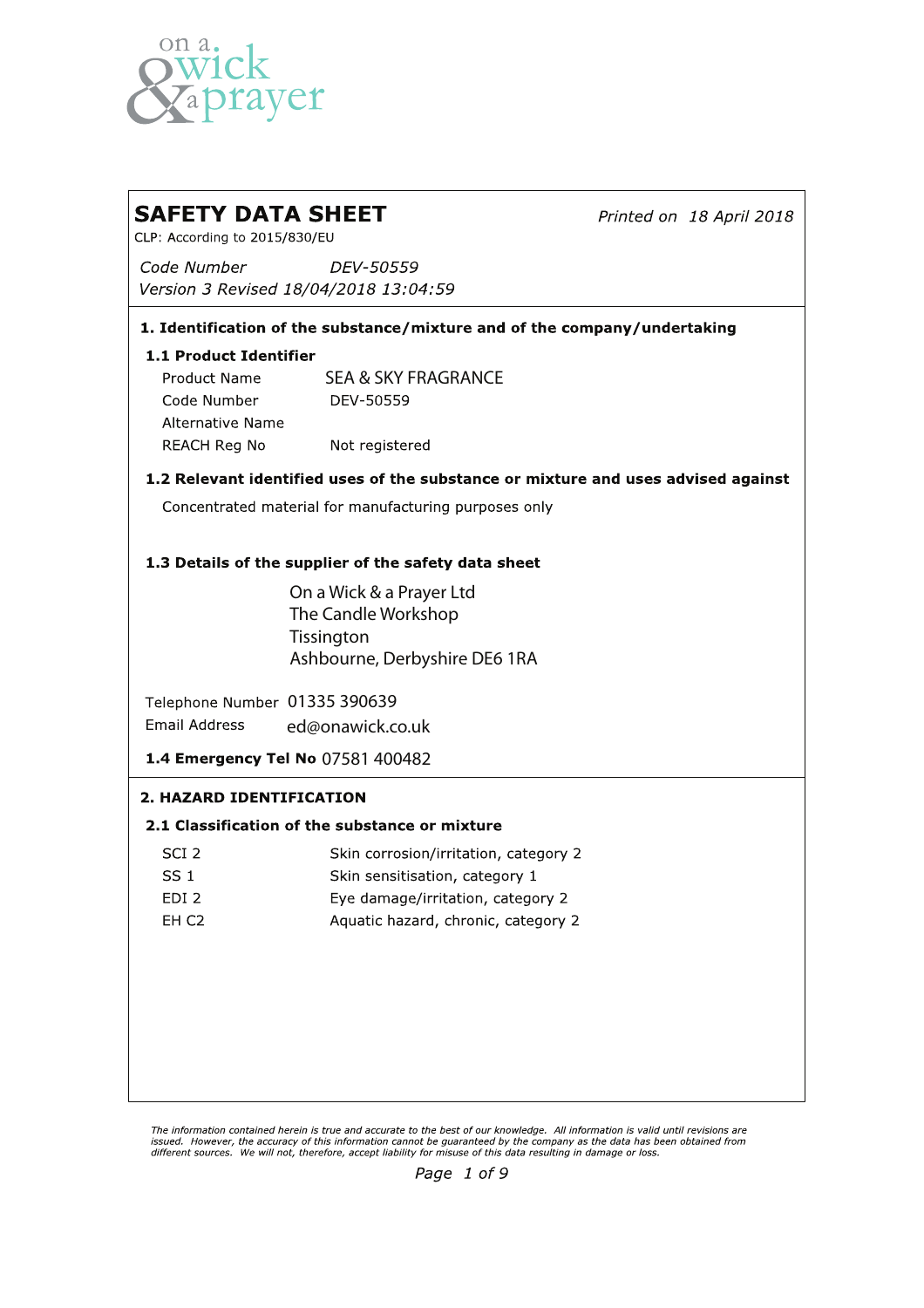| <b>SAFETY DATA SHEET</b><br>CLP: According to 2015/830/EU |                                                                                                                                              | Printed on 18 April 2018                                                             |  |
|-----------------------------------------------------------|----------------------------------------------------------------------------------------------------------------------------------------------|--------------------------------------------------------------------------------------|--|
| Code Number                                               | DEV-50559<br>Version 3 Revised 18/04/2018 13:04:59                                                                                           |                                                                                      |  |
| <b>CLP Label elements</b><br><b>Hazard Pictograms</b>     | CLP classification according to Regulation (EC) No 1272/2008                                                                                 |                                                                                      |  |
| <b>Signal Word</b>                                        | Warning                                                                                                                                      |                                                                                      |  |
| <b>Hazard Statements</b>                                  |                                                                                                                                              |                                                                                      |  |
| H315                                                      | Causes skin irritation                                                                                                                       |                                                                                      |  |
| H317                                                      | May cause an allergic skin reaction                                                                                                          |                                                                                      |  |
| H319                                                      | Causes serious eye irritation                                                                                                                |                                                                                      |  |
| H411                                                      | Toxic to aquatic life with long lasting effects                                                                                              |                                                                                      |  |
| <b>Precautionary Statements</b>                           |                                                                                                                                              |                                                                                      |  |
| P273                                                      | Avoid release to the environment.                                                                                                            |                                                                                      |  |
| P280                                                      | Wear protective gloves and eye protection                                                                                                    |                                                                                      |  |
| P302+P352                                                 | IF ON SKIN: Wash with plenty of water.                                                                                                       |                                                                                      |  |
| P333+P313                                                 |                                                                                                                                              | If skin irritation or rash occurs: Get medical advice.                               |  |
| P337+P313                                                 | If eye irritation persists: Get medical attention.                                                                                           |                                                                                      |  |
| P501                                                      | regulation.                                                                                                                                  | Dispose of contents and container in accordance with local                           |  |
| 2.3 Other Hazards                                         |                                                                                                                                              |                                                                                      |  |
| allergic reaction                                         |                                                                                                                                              | Contains alpha-iso-Methylionone, Benzyl Salicylate and Linalool which may produce an |  |
|                                                           | No further information available at this time                                                                                                |                                                                                      |  |
|                                                           | 3. Composition / information on ingredients<br>Any percentage values listed here for hazardous components are for illustrative purposes only |                                                                                      |  |
| 3.2 Mixtures                                              | Complex mixture of fragrance ingredients                                                                                                     |                                                                                      |  |

The information contained herein is true and accurate to the best of our knowledge. All information is valid until revisions are<br>issued. However, the accuracy of this information cannot be guaranteed by the company as th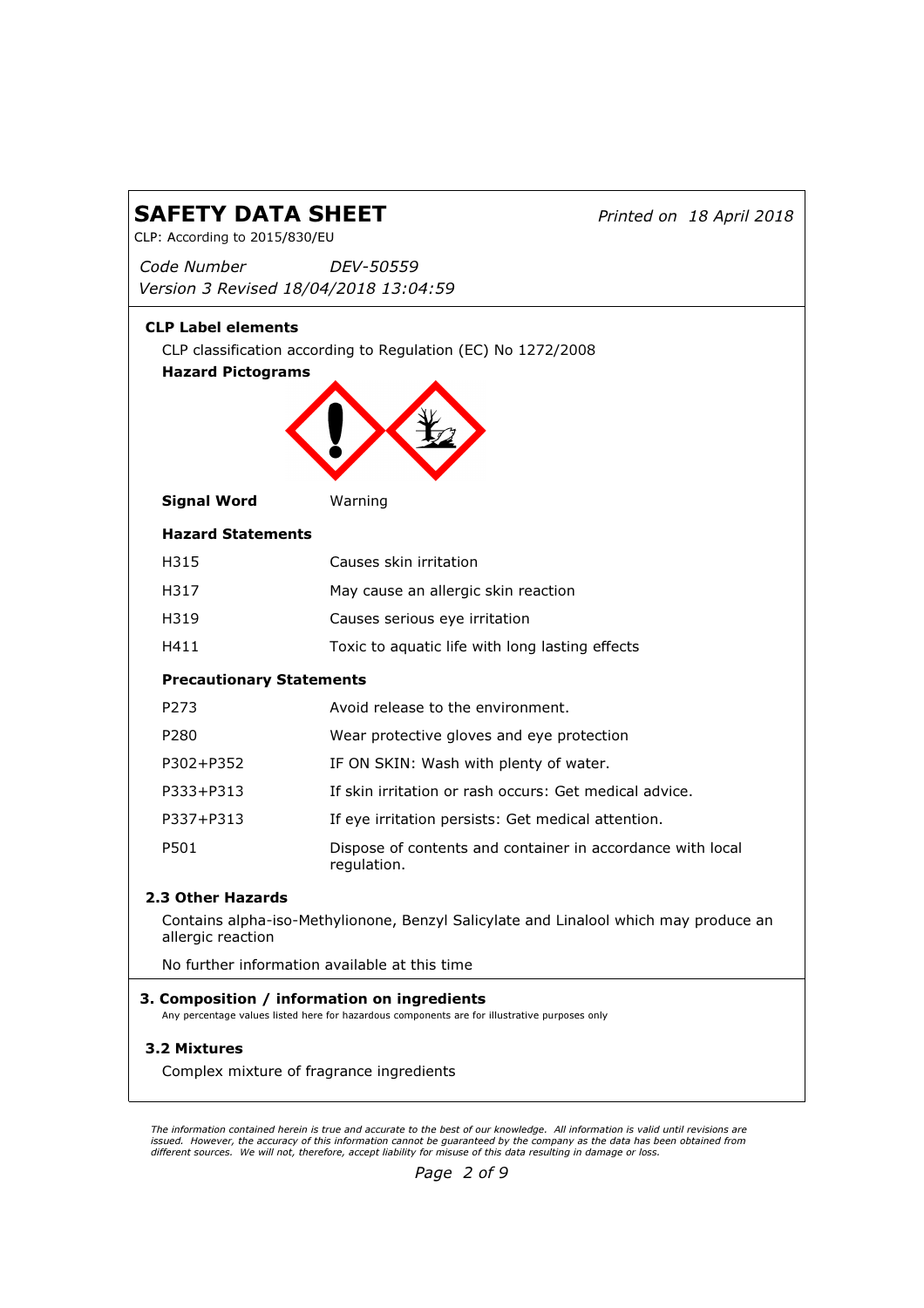Printed on 18 April 2018

CLP: According to 2015/830/EU

Code Number Version 3 Revised 18/04/2018 13:04:59 DEV-50559

| <b>ID Numbers</b>                                         | Chemical Name, Classification and Hazards                                                                                                           | Conc $(% )$        |
|-----------------------------------------------------------|-----------------------------------------------------------------------------------------------------------------------------------------------------|--------------------|
| CAS<br>54464-57-2<br>EINECS 259-174-3<br>REACH            | Iso E super (Octahydro-2,3,8,8-tetranethyl-2-acetonaphthone)<br>SCI 2;SS 1;EH C2<br>H315, H317, H411                                                | $> = 10\%$ , < 25% |
| CAS<br>1222-05-5<br>EINECS 214-946-9<br><b>REACH</b>      | Galaxolide (Abbalide) (HHCB)<br>(1,2,3,4,6,7-Hexahydro-4,6,6,7,8,8-hexamethylcyclopenta-2-benzopyran<br><b>SCI 3; EH A1, C1</b><br>H316, H400, H410 | $>=5\%$ , < 10%    |
| CAS.<br>18479-58-8<br>EINECS 242-362-4<br><b>REACH</b>    | Dihydromyrcenol (2,6-Dimethyloct-7-en-2-ol / Citrolime / Lymolene)<br>EDI <sub>2</sub><br>H319                                                      | $>=5\%$ , < 10%    |
| CAS<br>$78 - 70 - 6$<br>EINECS 201-134-4<br><b>REACH</b>  | Coriandrol (Linalool) (3,7-Dimethyl-1,6-octadien-3-ol)<br>SCI 2;EDI 2<br>H315, H319                                                                 | $> = 5\%$ , < 10%  |
| CAS<br>118-58-1<br>EINECS 204-262-9<br><b>REACH</b>       | Benzyl salicylate (Phenylmethyl-2-hydroxybenzoate)<br>SS 1B;EDI 2;EH C3<br>H317, H319, H412                                                         | $> = 5\%$ , < 10%  |
| CAS<br>81786-73-4<br>EINECS 279-822-9<br>REACH            | Koavone (Acetyl diisoamylene, Z)<br>EH C3<br>H412                                                                                                   | $> = 3\%$ , < 5%   |
| $127 - 51 - 5$<br>CAS<br>EINECS 204-846-3<br><b>REACH</b> | alpha-iso-Methylionone<br>SCI 2; SS 1B; EDI 2; EH C2<br>H315, H317, H319, H411                                                                      | $> = 3\%$ , < 5%   |
| CAS<br>$87 - 20 - 7$<br>EINECS 201-730-4<br><b>REACH</b>  | Isoamyl salicylate (Isopentyl salicylate)<br>EH <sub>C2</sub><br>H411                                                                               | $> = 3\%$ , < 5%   |
| CAS.<br>$77 - 53 - 2$<br>EINECS 201-035-6<br><b>REACH</b> | Cedrol (alpha-Cedrol)<br><b>EH A2, C2</b><br>H401, H411                                                                                             | $> = 1\%$ , < 3%   |
| CAS.<br>32388-55-9<br>EINECS 251-020-3<br><b>REACH</b>    | Acetyl cedrene (Vertofix) (Lixetone)<br>SS 1B; EH A1, C1<br>H317, H400, H410                                                                        | $> = 1\%$ , < 3%   |

Refer to section 16 for the wording of listed classification and hazard statement codes

# 4. First Aid measures

Take phrases in sections 2 into account

#### 4.1 Description of first aid measures

# After inhalation

Remove from the exposure area to fresh air. Contact a doctor if necessary.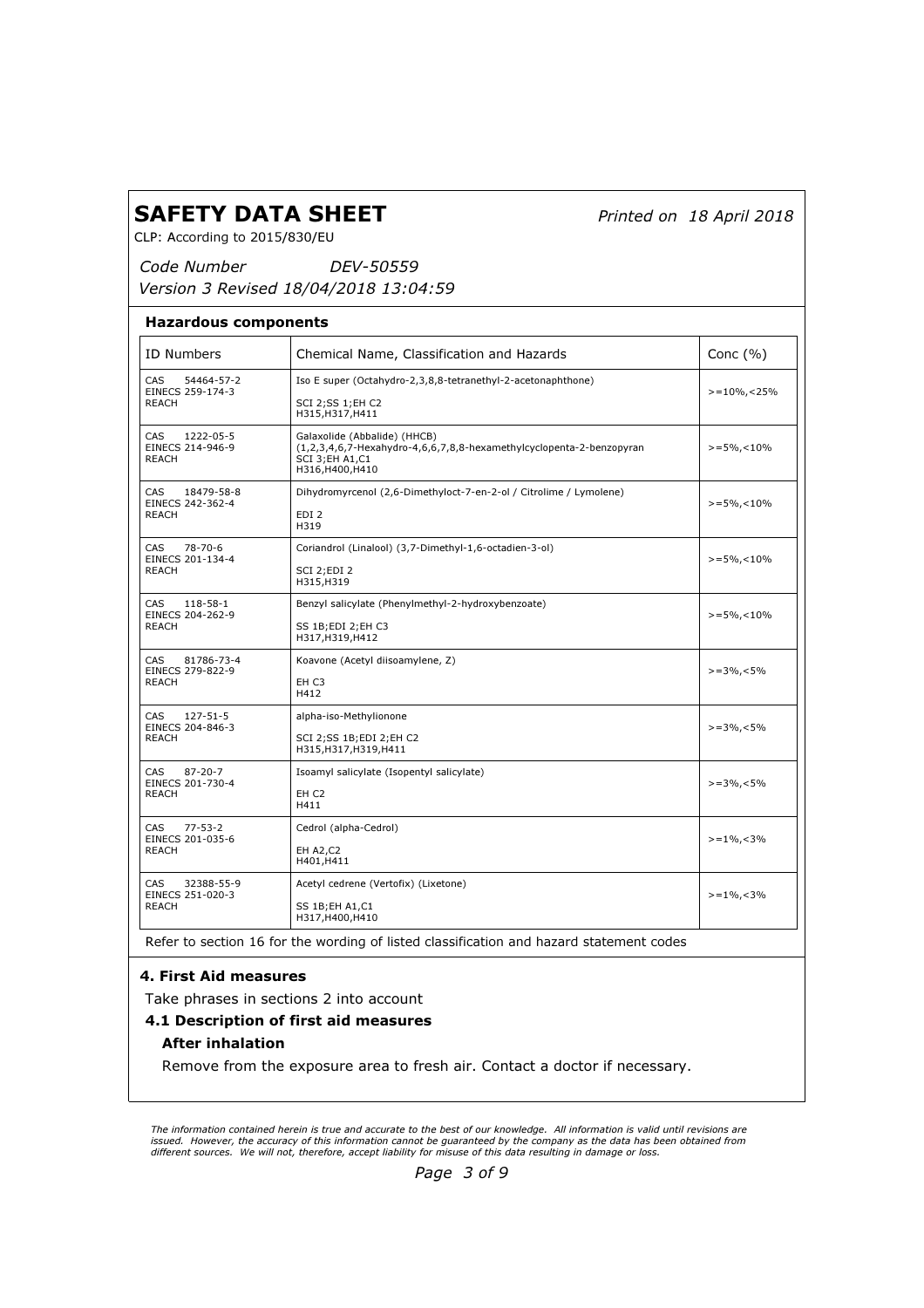Printed on 18 April 2018

CLP: According to 2015/830/EU

Code Number DEV-50559

Version 3 Revised 18/04/2018 13:04:59

#### After skin contact

Remove contaminated clothing. Wash thoroughly with soap and water. Seek medical advice if irritation persists or there is any sign of tissue damage.

#### After eye contact

Flush with plenty of water and seek medical advice if necessary.

#### After ingestion

Wash mouth with plenty of water and obtain medical advice immediately.

- No further information available at this time 4.2 Most important symptoms and effects, both acute and delayed
- No further information available at this time 4.3 Indication of immediate medical attention and special treatment needed

#### 5. Fire-fighting measures

#### 5.1 Extinguishing Media

Carbon dioxide, foam or dry powder. DO NOT USE A DIRECT WATER JET.

#### 5.2 Special hazards arising from the substance or mixture

May produce Carbon dioxide and unidentified organic compounds.

# 5.3 Advice for fire-fighters

Wear protective clothing and avoid inhalation of vapours. Keep containers cool with water spray

#### 6. Accidental release measures

# 6.1 Personal precautions, protective equipment and emergency procedures

Remove all sources of ignition. Avoid inhalation, skin and eye contact. Ensure proper ventilation.

#### 6.2 Environmental precautions

Do not discharge directly into drains or the soil. Keep away from surface and ground water

#### 6.3 Methods and material for containment and cleaning up

Soak up spillage with sand or other inert absorbant material such as earth or vemiculite; transfer used material to a suitable waste container and dispose in accordance with regulations.

#### 6.4 Reference to other sections

Refer to information in Sections 7, 8 and 13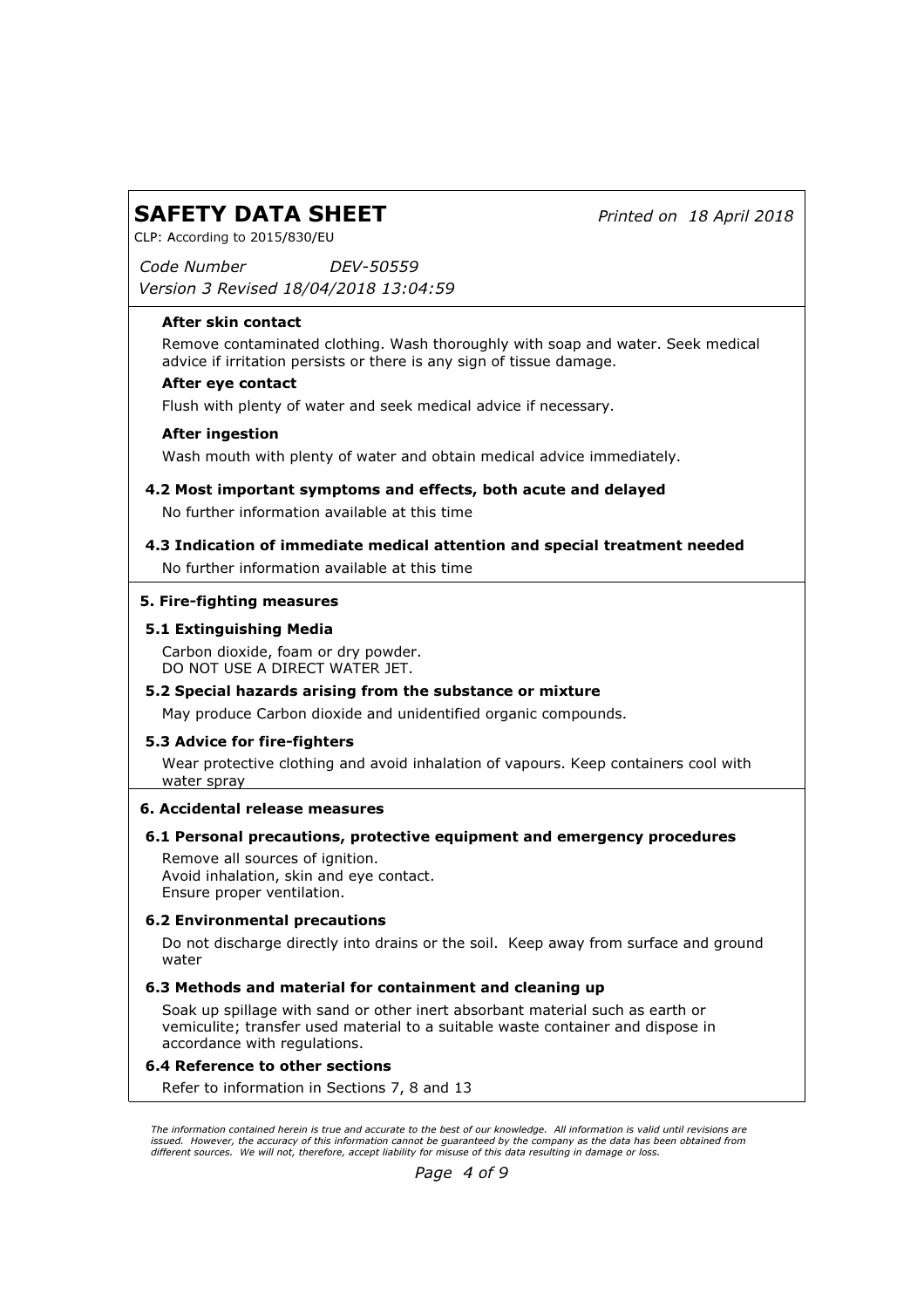Printed on 18 April 2018

CLP: According to 2015/830/EU

Code Number DEV-50559

Version 3 Revised 18/04/2018 13:04:59

# 7. Handling and storage

# 7.1 Precautions for safe handling

Maintain good occupational and personal hygiene. Avoid inhalation and contact with skin and eyes.

# 7.2 Conditions for safe storage, including any incompatibilities

Store in tightly sealed original containers away from ignition sources and in a cool place.

# 7.3 Specific end use(s)

No further information available

# 8. Exposure controls / personal protection

#### 8.1 Control Parameters

No information available

# 8.2 Exposure controls

#### Engineering controls

No information available

# Individual protection measures

Refer to Section 5 for specific fire/chemical personal protective equipment advice. Always wash routinely before breaks, meals and at the end of the work period.

# Eye/face protection

Wear safety goggles.

#### Hand protection

Wear chemically resistant disposable gloves.

#### Other skin protection

Wear overalls. Always wash routinely before breaks, meals and at the end of the work period.

#### Respiratory protection

Not generally required. Use inhalation protection in poorly ventilated areas

#### Thermal hazards

No information available

#### Environmental exposure controls

No information available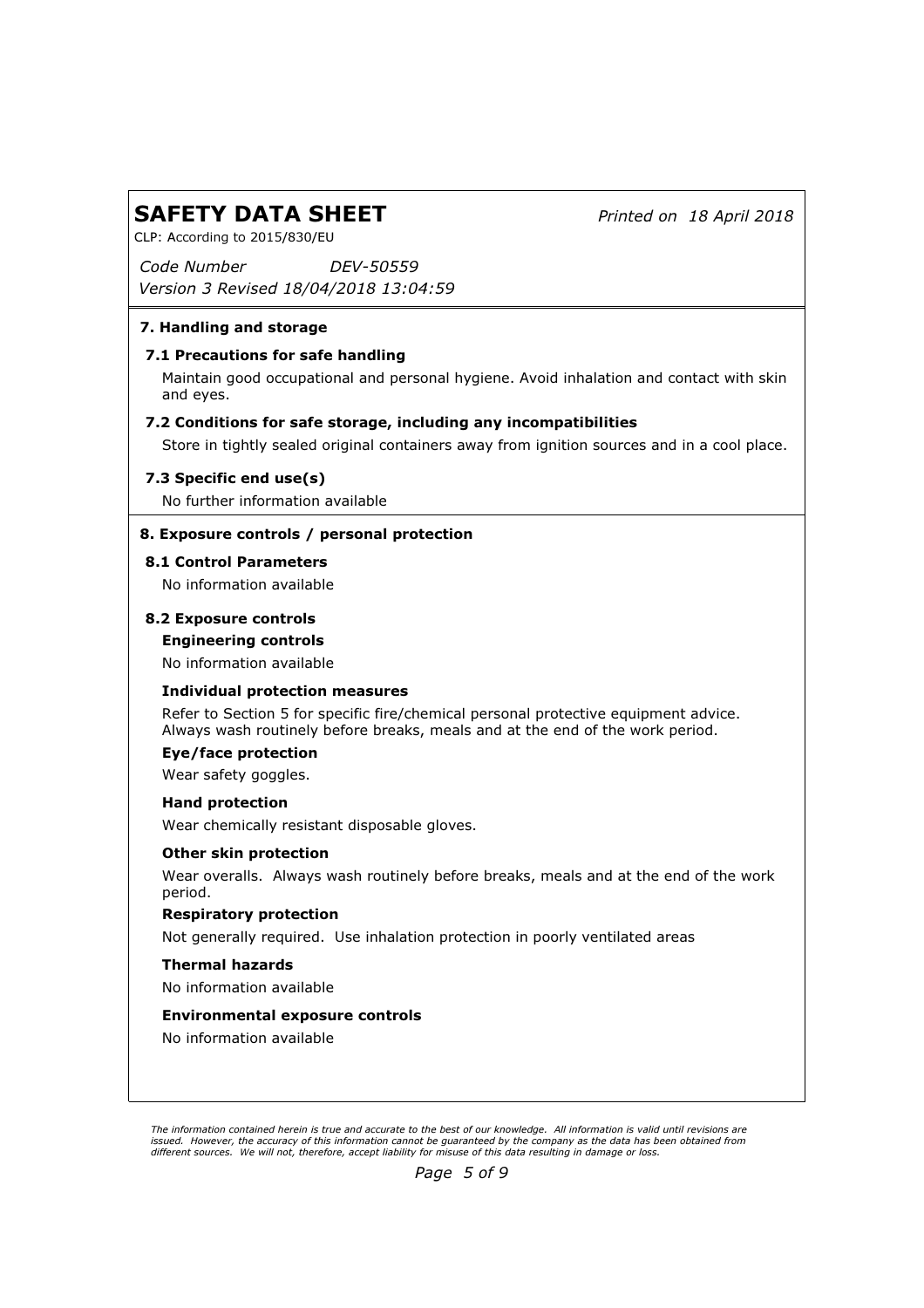Printed on 18 April 2018

CLP: According to 2015/830/EU

Code Number Version 3 Revised 18/04/2018 13:04:59 DEV-50559

# 9. Physical and chemical properties

FLASH POINT (°C) 9.1 Information on basic physical and chemical properties

# 9.2 Other information

No further information available

# 10. Stability and reactivity

# 10.1 Reactivity Not determined

# 10.2 Chemical Stability

Not determined

# 10.3 Possibility of hazardous reactions

Not determined

# 10.4 Conditions to avoid

Extreme temperatures

# 10.5 Incompatible materials

Highly reactive chemicals which may produce unknown reaction products and so cause additional hazards.

# 10.6 Hazardous decomposition products

Not determined

# 11. Toxicological information

Acute toxicity 11.1 Information on toxicological effects

Skin corrosion / irritation No data available

Serious eye damage / irritation No data available

Respiratory or skin sensitisation No data available

Germ cell mutagenicity

No data available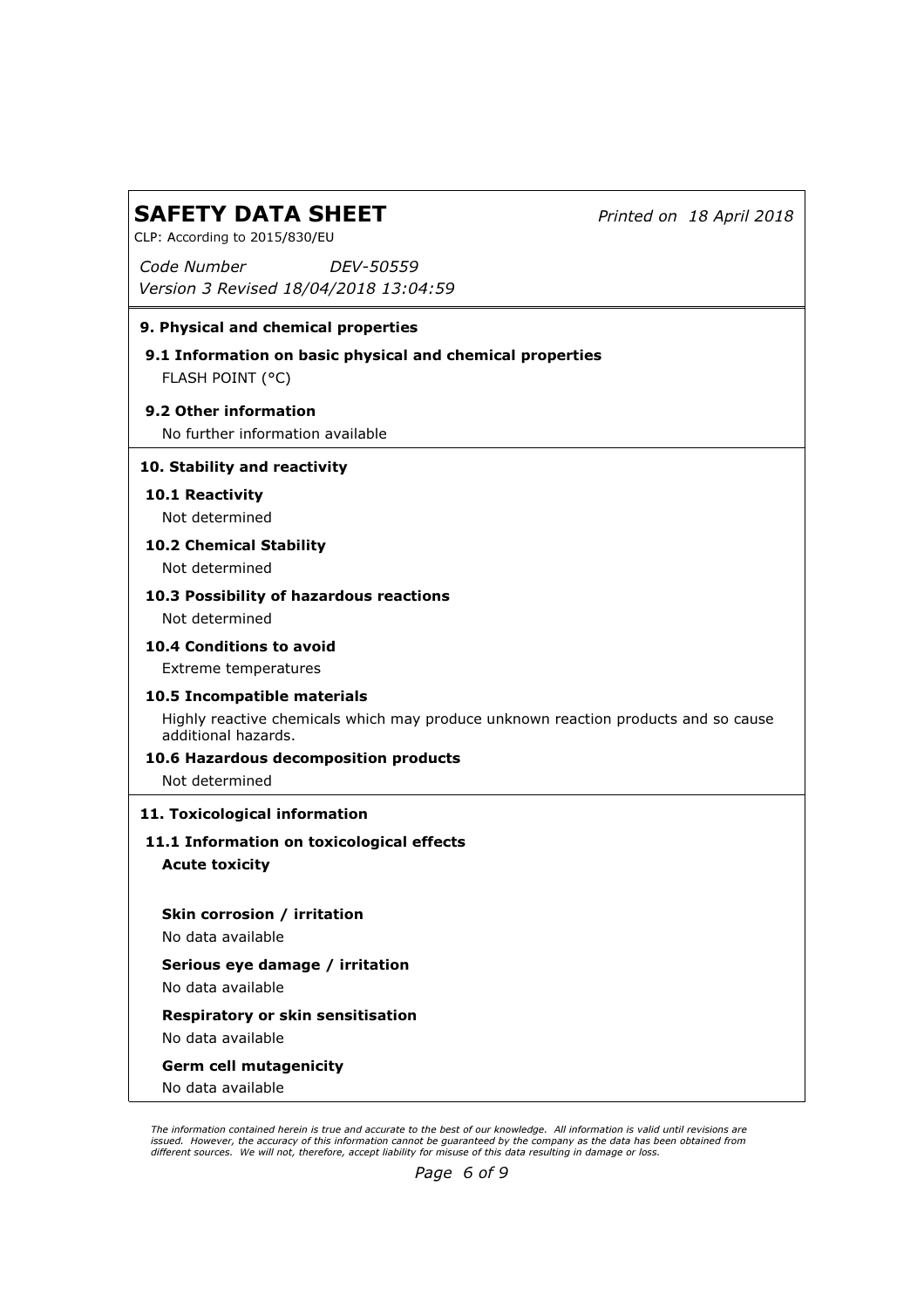Printed on 18 April 2018

CLP: According to 2015/830/EU

Code Number Version 3 Revised 18/04/2018 13:04:59 DEV-50559

Carcinogenicity No data available

Reproductive toxicity No data available

STO-single exposure

No data available

STO-repeated exposure No data available

Aspiration hazard No data available

Information on likely routes of exposure

No data available

Symptoms related to the physical, chemical and toxicological characteristics No data available

Delayed and immediate effects as well as chronic effects from short and long-term exposure

No data available

Interactive effects No data available

Other information

No data available

12. Ecological information

12.1 Toxicity

12.2 Persistence and degradability

No data available

# 12.3 Bioaccumulative potential

No data available

12.4 Mobility in soil

No data available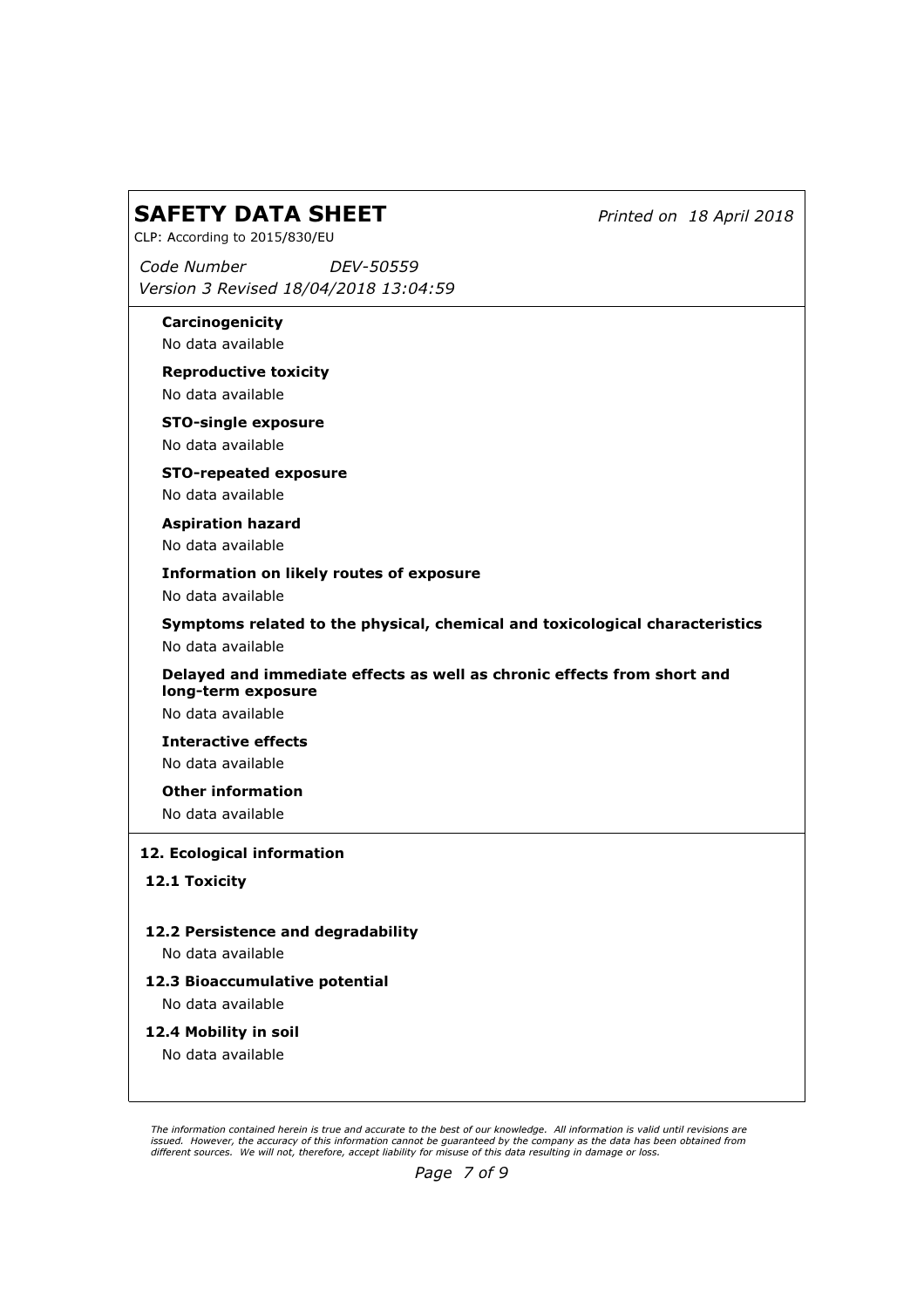Printed on 18 April 2018

CLP: According to 2015/830/EU

Code Number Version 3 Revised 18/04/2018 13:04:59 DEV-50559

# 12.5 Results of PBT and vPvB assessment

No data available

# 12.6 Other adverse effects

No data available

# 13. Disposal considerations

Please refer to the information in section 8 (Exposure controls and personal protection)

# 13.1 Waste treatment methods

Dispose in accordance with the law and local regulations. Treat as trade effluent.

| 14. Transport information                                                                              |                                                                                                               |  |  |  |
|--------------------------------------------------------------------------------------------------------|---------------------------------------------------------------------------------------------------------------|--|--|--|
| 14.1 UN number                                                                                         | 3082                                                                                                          |  |  |  |
| 14.2 UN proper shipping name                                                                           | ENVIRONMENTALLY HAZARDOUS SUBSTANCE, LIQUID,<br>N.O.S. (CONTAINS HEXAHYDROHEXAMETHYL<br>CYCLOPENTABENZOPYRAN) |  |  |  |
| 14.3 Transport hazard class(es) $9$                                                                    |                                                                                                               |  |  |  |
| 14.4 Packing group                                                                                     | ш                                                                                                             |  |  |  |
| <b>Tunnel Code</b>                                                                                     | (E)                                                                                                           |  |  |  |
| <b>14.5 Environmental Hazards</b><br>No relevant information available                                 |                                                                                                               |  |  |  |
| 14.6 Special precautions for user<br>No relevant information available                                 |                                                                                                               |  |  |  |
| 14.7 Transport in bulk according to Annex II of MARPOL73/78 and the IBC Code<br>Not applicable         |                                                                                                               |  |  |  |
| 15. Regulatory information                                                                             |                                                                                                               |  |  |  |
| 15.1 Safety, health and environmental regulations/legislation specific for the<br>substance or mixture |                                                                                                               |  |  |  |
| No relevant information available at this time                                                         |                                                                                                               |  |  |  |
| 15.2 Chemical safety assessment<br>A chemical safety assessment has not been carried out               |                                                                                                               |  |  |  |

The information contained herein is true and accurate to the best of our knowledge. All information is valid until revisions are issued. However, the accuracy of this information cannot be guaranteed by the company as the data has been obtained from<br>different sources. We will not, therefore, accept liability for misuse of this data resulting in da